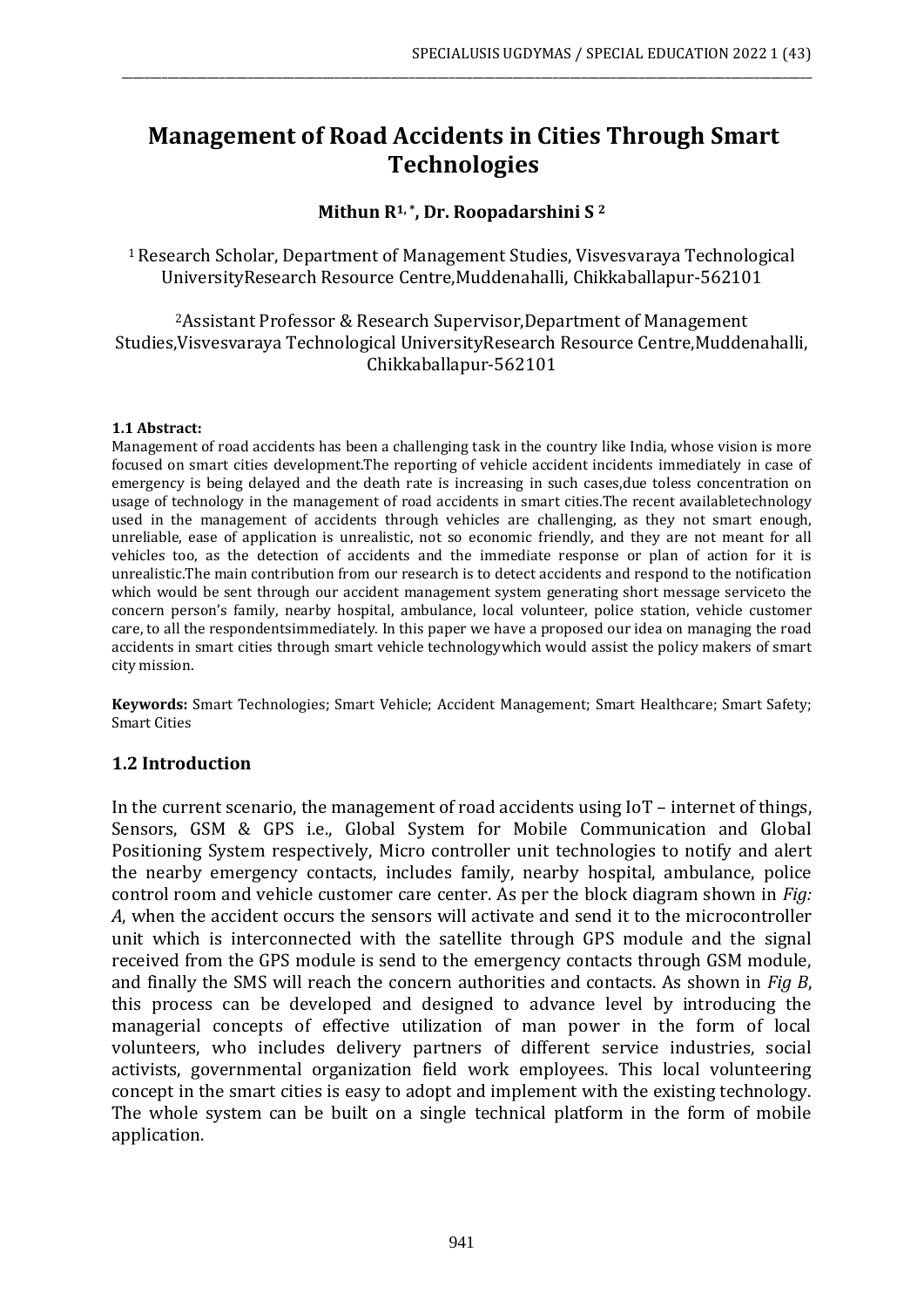

\_\_\_\_\_\_\_\_\_\_\_\_\_\_\_\_\_\_\_\_\_\_\_\_\_\_\_\_\_\_\_\_\_\_\_\_\_\_\_\_\_\_\_\_\_\_\_\_\_\_\_\_\_\_\_\_\_\_\_\_\_\_\_\_\_\_\_\_\_\_\_\_\_\_\_\_\_\_\_\_\_\_\_\_\_\_\_\_\_\_\_\_\_\_\_\_\_\_\_\_\_\_\_\_\_\_\_\_\_\_\_\_\_\_\_\_\_\_\_\_

*Fig A: Block Diagram of Accident Recognition and Alarm System*



*Fig B: Arcitecture of Accident Management System*

# **1.3 Review of literature**

This Network is based on DQN which is in turn depended on Deep Reinforcement Learning (Deep RL) system whichwill lessen the carvelocitylogicallywhen the motive forceactuponthe velocityrestricts in a specificarea<sup>[i]</sup>. The purpose of this system isto triumph over the over-pacehassle in diversepacerestriction areas,and indirectly focusing on reducing the accidents via speed control. But the accidents may occur in low speeds also, so that we need support in quick response towards occurred accident and helps in providing required aid.

The ideas of crash prediction using smart mobile phones,GPS/GSM, networks based on vehicular ad-hocincluded systems, andother automationmethods<sup>[ii]</sup>. In this paper, the authors have focused onvitalevaluation of diversepresent methodologies used forforeseeing and avoiding road mishaps,their pros and cons, opportunities and challenges mattersshould be solved that allows you tomake sureavenueprotection and hold lives. As this paper is more towards predictive and preventive actions, post accidental measures are not discussed, which are more important is saving the lives and can be done through the similar methodologies and techniques.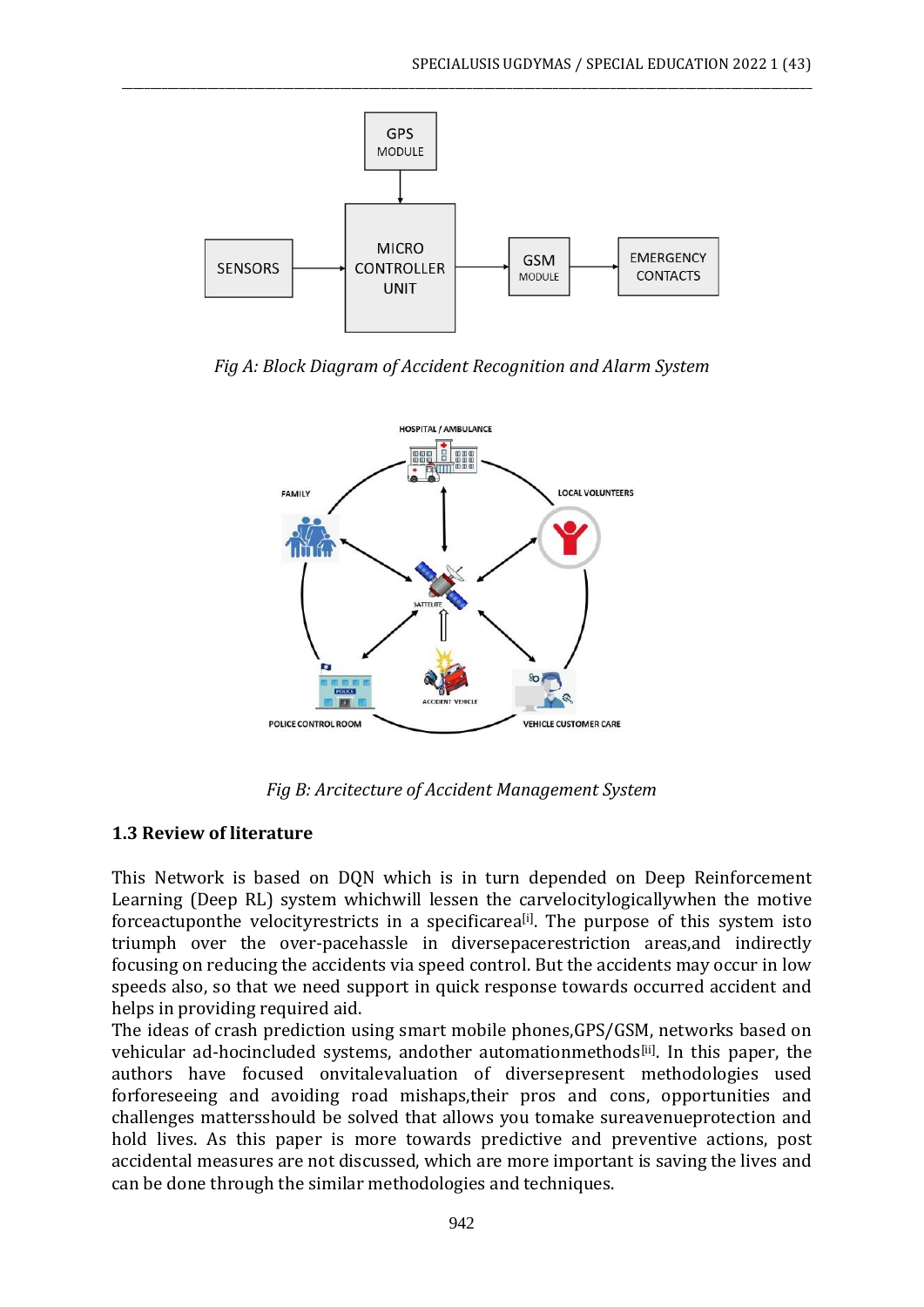Road AccidentPrevention System and Bus ManagementSystem in Smart Cities [iii]. The author is more concentrated on safe driving of bus in smart cities, as prevention is better than cure, their machine will assist in control to lower the quantity of streetinjuries to a cleanvolumethroughstopping the criticalpurpose of reckless driving.

\_\_\_\_\_\_\_\_\_\_\_\_\_\_\_\_\_\_\_\_\_\_\_\_\_\_\_\_\_\_\_\_\_\_\_\_\_\_\_\_\_\_\_\_\_\_\_\_\_\_\_\_\_\_\_\_\_\_\_\_\_\_\_\_\_\_\_\_\_\_\_\_\_\_\_\_\_\_\_\_\_\_\_\_\_\_\_\_\_\_\_\_\_\_\_\_\_\_\_\_\_\_\_\_\_\_\_\_\_\_\_\_\_\_\_\_\_\_\_\_

The use of IoT empowered smart control of traffic<sup>[iv]</sup>. The authors here have focused on Green Corridors especially for emergency vehicles,that couldassist in saving the time to attain the vacation spotand maysave you the lack of human existenceas much asextremely goodvolumethe use of IoT in offeringclever and sensiblesite visitorscontrol system. This proposed deviceincorporates with the site visitor'sdevice and its capabilitiesin the course of emergency conditionsas a way toattain the vacation spotwith none delay.There is a gap in the system, as no clarity on who is reaching the accident destination in time.

Vehicle Tracking and Accident Detection can be done through Automatic Messaging System<sup>[v]</sup>. This device will notify the involvedhuman beingsapproximately the accident, the use of GPS, GSM modules, on thefacet of accelerometer is connected with Arduino uno which acts due to the fact the controller. Here this accelerometer helps to detect the twist of fatewith the aid of using analternate in pre-set cost of the automobile positioning and provides the regionvia GPS into theenumerated sim card throughGSM without any indulgence of the causepressure or passengers. Thisstrategic system aims inminimizing the deaths due toroad accidents by sending the alert message only to certain concerned people where their time of reaction to that SMS will be a hypothetical scenario.

Blockchain included accidentidentificationsystemfocuses ontaming the detection ease, violationand measures of law.<sup>[vi]</sup>. In this paper the authors haveintroduced atechnical idea named offlinedetection, linking to the identificationof road accidents when there is no communication and noaccess to internet.This technology using Blockchaincould be an answer for issues like honesty, frankness, and being truthful with respect to road problems byreinstatingsame road condition in specific way which will includelocation, vehicles, and surrounding infrastructure too. This advance technology can help in understanding and analysing the cause of accident in a clear way, but this advance technology will not save the lives of the people who met with the accident.

In the system of detection andreporting of accidentsusing IoT for a smart city atmosphere<sup>[vii]</sup>. This system aims to utilizesmartphone's specifications to plan and develop anaffordableresult for advancedsystem for transportation that is available in luxury vehicles. Here the authors havetailoreda mobileapplication is technologically advanced to collect thedata regarding pressure, sound, force towards gravitation,location and speed. In this the predictablemethod is authenticated through comparison and simulations with the exact data and group of road mishapsattained from open source of road safety, and showinghopefulaccurate outcomes, which are useful in minimizing road accidents.

Smart Detection and communication System for Road Accidents [ix]. Here, the authors tried to form a system for car accident recognition and message communicationthat would alert family members, nearby hospitals, and police, as well as provide the location of the accident. A similar technological system with upgradation for effective and efficient management of road accidents in smart cities will be our main area of approach.

Emergency Management in Smart Cities through Intelligent Transport System [x]. In this paper, the authors have designed anintelligent traffic systemframeworkfor smart cities that will insists inreduction of waitingtime in traffic signal for vehicles. The output of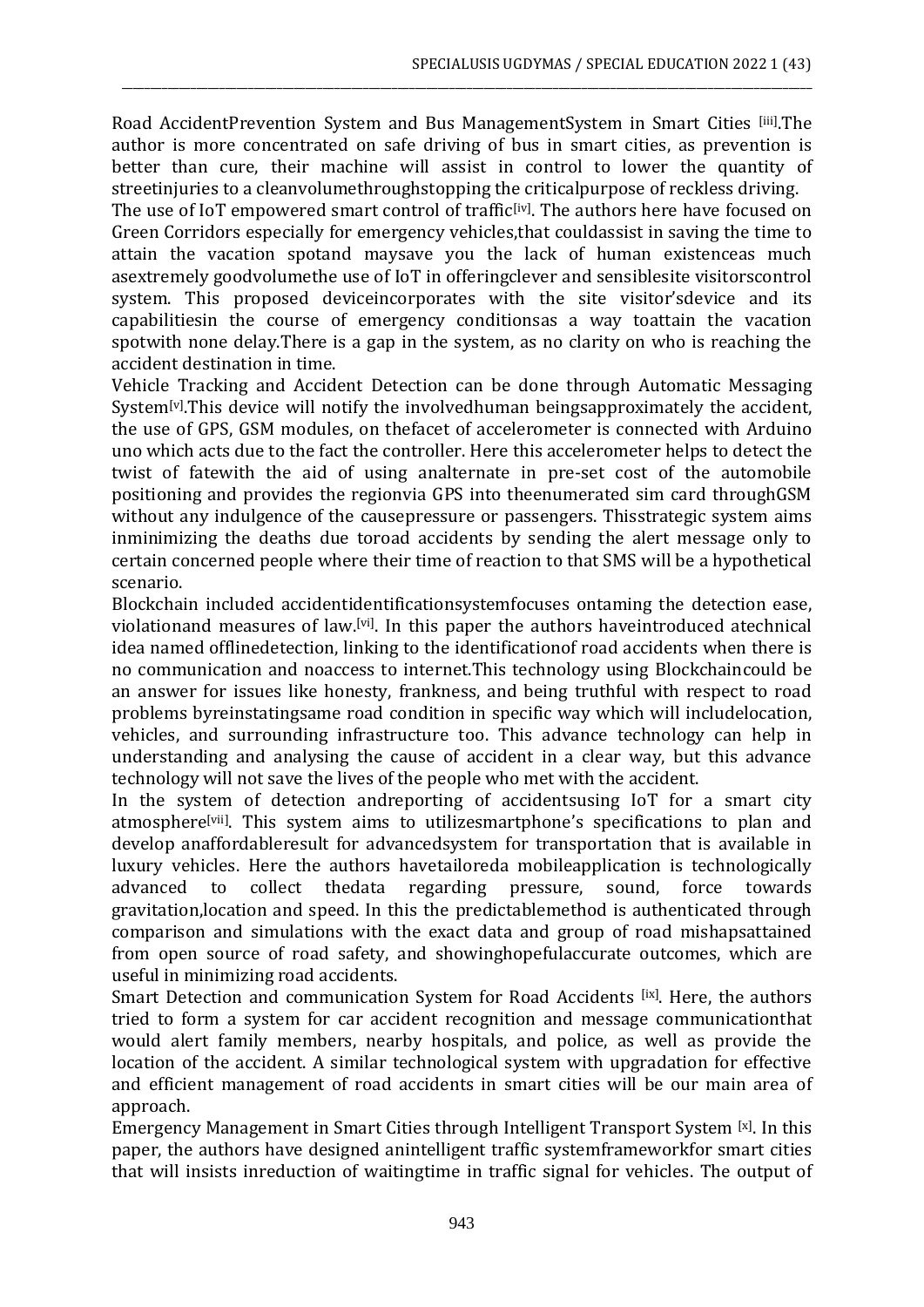this system, as evidenced by experimentational results, shows a significant reduction in vehicle waiting time at the signal, which will aid in efficiently handling traffic problems and, ultimately, minimising the number of casualties caused by road accidents.

\_\_\_\_\_\_\_\_\_\_\_\_\_\_\_\_\_\_\_\_\_\_\_\_\_\_\_\_\_\_\_\_\_\_\_\_\_\_\_\_\_\_\_\_\_\_\_\_\_\_\_\_\_\_\_\_\_\_\_\_\_\_\_\_\_\_\_\_\_\_\_\_\_\_\_\_\_\_\_\_\_\_\_\_\_\_\_\_\_\_\_\_\_\_\_\_\_\_\_\_\_\_\_\_\_\_\_\_\_\_\_\_\_\_\_\_\_\_\_\_

An alert systemfor collision which is termed as Motorcyclecollision alert system shorthly called as MCAS, which can be furnished ontwo wheelers<sup>[xii]</sup>. This system detects a collision, it conveys an alert SMS to the closest available hospital, police control room, and the victim's family, giving the vehicle's location, as well as identifying information about the rider and the motorcycle. This is accomplished by mounting amodule which include GPS/GSM, and Arduino atop a tremorproof case that is fastened to the motorcycle's frame.This MCAS technology which can be fixed for two-wheeler motor cycles, also can be utilised to vehicles of all sectors, so that all sought of road accidents can be notified and required emergency aid can be done in time.

# **1.4 Research objectives**

- To study and understandthe performance of the current state of accessibletechnologies used to manage road accidents in smart cities.
- To analyze the architectural framework of the current accident management system.
- To propose a techno managerialframework for management of road accidents through technologies in smart cities.

# **1.5 Scope**

The purpose of this study includes mitigating of the road accidental deaths cases in cities through smart technologies.Our study is to minimize the accident respond time to rescue the victims through advance techno managerial concepts. Our research work is mostly focused on smart city issues. Our research work is carried out, by analyzing the existing current technology and comparing it with the precise requirements, and developing a new solution for in the existing system.

# **1.6 Major findings**

The plan of action for the notification received through GPS/GSM technology to the emergency respondents in the existing system is limited to certain authorities such as hospitals, police control rooms & customer care and concern family members, whose time and boundary to respond was restricted.But as per our developed system foraccidents detection through techno managerial concept with the inclusion of service industry partners, social activists, and government field work employees as local volunteers by integrating them within our technical framework in the accident management system will be a positive and major impact on saving lives of accident victims with quick response time.

The service industry partnerslike Swiggy, Zomato, Dunzo, Porter, Rapido, OLA, KSTDC, Uber etc, these delivery partners can be utilized as their area of scope is wide and spread all over the city. These partners can perform the rescue process while they are active in their duty hours and no delivery time, as their effort while rescuing the accident victim, the partners would be appreciated with some bonus or with some good complimentary, and this complimentary can be provided to the partner from their respective company, and the company here can utilize the corporate social responsibility fund.

Involvement of social activists, and government field work employees into this system,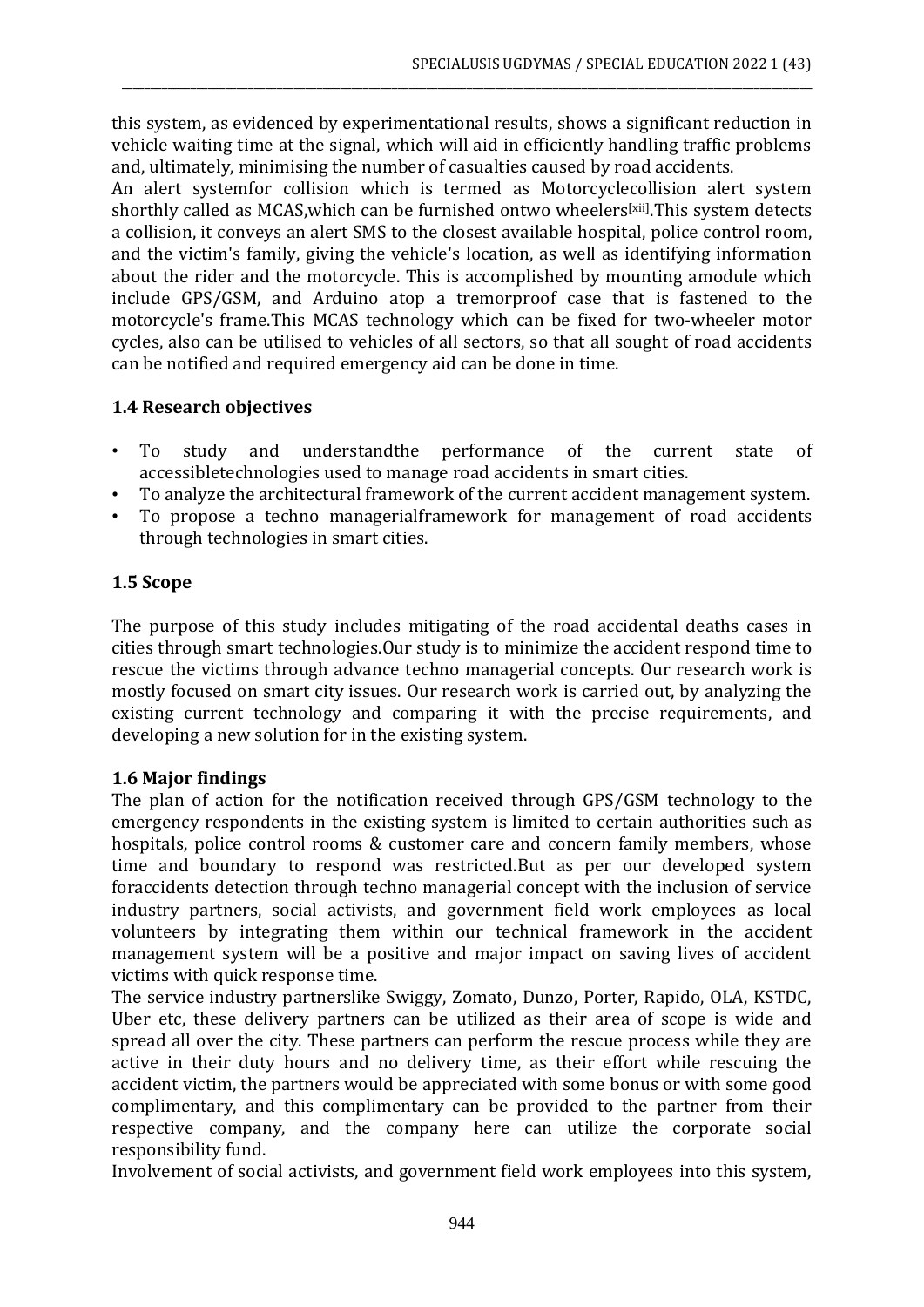which can lead to a better efficient way of management of road accidents. We can involve them as partners by integrating through a mobile application, where they can self-enroll as volunteers and they can be part of this system and they will get notified of their nearby accident through GPS/GSM technology.

\_\_\_\_\_\_\_\_\_\_\_\_\_\_\_\_\_\_\_\_\_\_\_\_\_\_\_\_\_\_\_\_\_\_\_\_\_\_\_\_\_\_\_\_\_\_\_\_\_\_\_\_\_\_\_\_\_\_\_\_\_\_\_\_\_\_\_\_\_\_\_\_\_\_\_\_\_\_\_\_\_\_\_\_\_\_\_\_\_\_\_\_\_\_\_\_\_\_\_\_\_\_\_\_\_\_\_\_\_\_\_\_\_\_\_\_\_\_\_\_

## **1.8 Directions for future research**

To implement of our proposed techno managerial framework through advanced technical management system can be developed on a single platform of mobile application and could be integrated this system with available service industry partners on their own technical platforms. Also, to motivate the local volunteers in future can be enhanced through some compensational benefits, which can be shown as a part of CSR activity in their respective service organization.

# **1.9 References**

- i. M. F. Sadiq, N. Tasneem, M. Ahmed, S. M. Sultan and S. Hasan (2021)Towards Mitigating Probable Road Mishaps through DQN Based Deep ReinforcementLearning doi: 10.1109/ECBIOS51820.2021.9510732.
- ii. U. Alvi, M. A. K. Khattak, B. Shabir, A. W. Malik and S. R. Muhammad (2020) A Comprehensive Study on IoT Based Accident Detection Systems for Smart Vehicles doi: 10.1109/ACCESS.2020.3006887.
- iii. Benjir Islam Alvee, ABM.Adnan Azmee,Pranto Protim Choudhury, Sadia Nasrin Tisha, Abdulla Hil Kafi, Raihana Shams Islam Antara (2020) Bus Management & Road Accident Prevention System for Smart Cities, doi: 10.1109/ICCIT51783.2020.9392747.
- iv. V. Bali, S. Mathur, V. Sharma and D. Gaur (2020) Smart Traffic Management System using IoT Enabled Technology doi: 10.1109/ICACCCN51052.2020.9362753.
- v. R. Rishi, N. V. Bansode, and S. Yede (2020) Automatic Messaging System for Vehicle Tracking and Accident Detectiondoi: 10.1109/ICESC48915.2020.9155836.
- vi. V. Davydov and S. Bezzateev, (2020) Accident Detection in Internet of Vehicles using Blockchain Technologydoi: 10.1109/ICOIN48656.2020.9016602.
- vii. Fizzah Bhatti, Munam Ali Shah, Carsten Maple and Saif Ul Islam (2019) A Novel Internet of Things-Enabled Accident Detection and Reporting System for Smart City Environmentsdoi:10.3390/s19092071.
- viii. B. K. Dar, M. A. Shah, S. U. Islam, C. Maple, S. Khan and S. Mussadiq(2019) DelayAware Accident Detection& Response System Using Fog Computingdoi:10.1109/ACCESS.2019.2910862.
	- ix. Nagarjuna R Vatti, PrasannaLakshmi Vatti, Rambabu Vatti, Chandrashekhar Garde, (2018) Smart Road Accident Detection and communication Systemdoi: [10.1109/ICCTCT.2018.8551179.](http://dx.doi.org/10.1109/ICCTCT.2018.8551179)